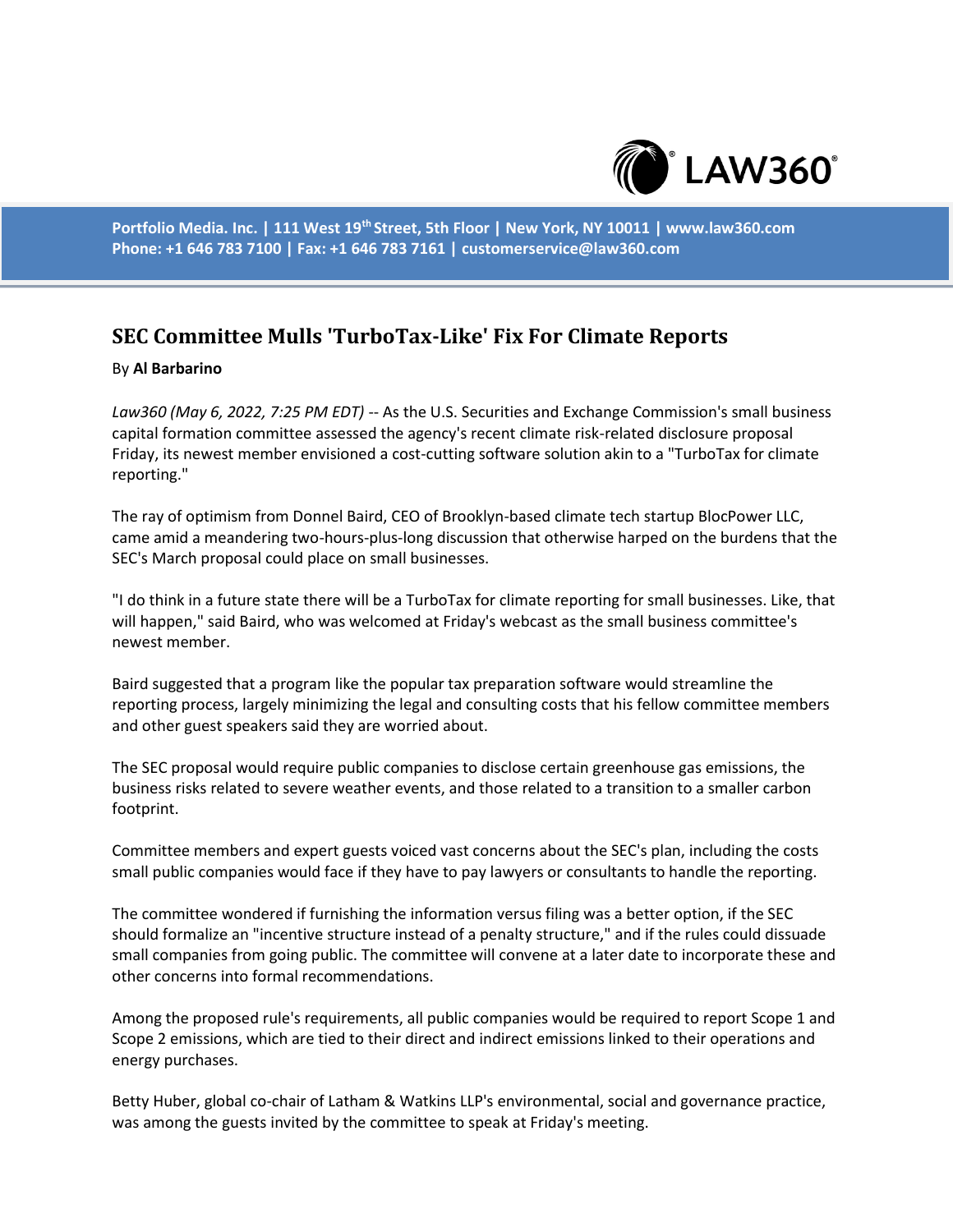"Scope 1 and 2 … are very difficult for small businesses to calculate and costly, and probably not many of them are doing that today," Huber said.

Under the proposal, larger companies in some cases would need to report Scope 3 emissions, which are considered to be the most difficult to measure because they factor in emissions of their suppliers and customers.

While small companies would be exempt from the Scope 3 requirement, Huber and others noted that private companies downstream from the big banks and Walmarts of the world would be impacted as well.

"What if the small private company is not able to provide that data? Could it be possible that the publicly traded bank would be kind of disincentivized to provide capital to the small businesses," Huber said.

Sara Hanks, a committee member and CEO of CrowdCheck Inc., which provides legal, due diligence, disclosure and compliance services to help companies raise capital, wondered if the SEC should be playing the part of "hall monitor for corporate America."

Hanks was among those who suggested that the disclosure costs were a burden large enough to dissuade some small companies from launching IPOs.

"There's got to be space there for the teeny tiny companies to become registered public companies," Hanks said. "With all due respect to Betty [Huber]," the companies Hanks works with can't afford Latham's fees, she quipped.

Many of those companies have just recently gone public and have revenues of just \$1 million to \$4 million, and they could end up spending as much as 30% of that "on consulting fees to comply with this sort of thing," she said.

That's where Baird continued to push for "TurboTax-like" software to help smaller companies comply.

"I don't think that small businesses are going to have to hire expensive consultants," Baird said. "Hopefully there will be multiple versions of TurboTax for climate reporting, and [that] will bring the efficiencies of technology and software to these processes."

Baird was of course referring to the popular software for the preparation of U.S. income tax returns, produced by Intuit. "If Intuit was smart they would actually just add this as one of their applications that they offer," he said.

Ironically, in an unrelated matter, Intuit agreed to pay \$141 million Wednesday to **settle claims** that it tricked customers into paying for its products when free services were available.

But Baird's suggestion was well-received, at least by one other committee member.

It would be a "great idea" to "create software programs that make it easy to comply," said Jeffrey M. Solomon, CEO of financial services company Cowen Inc.